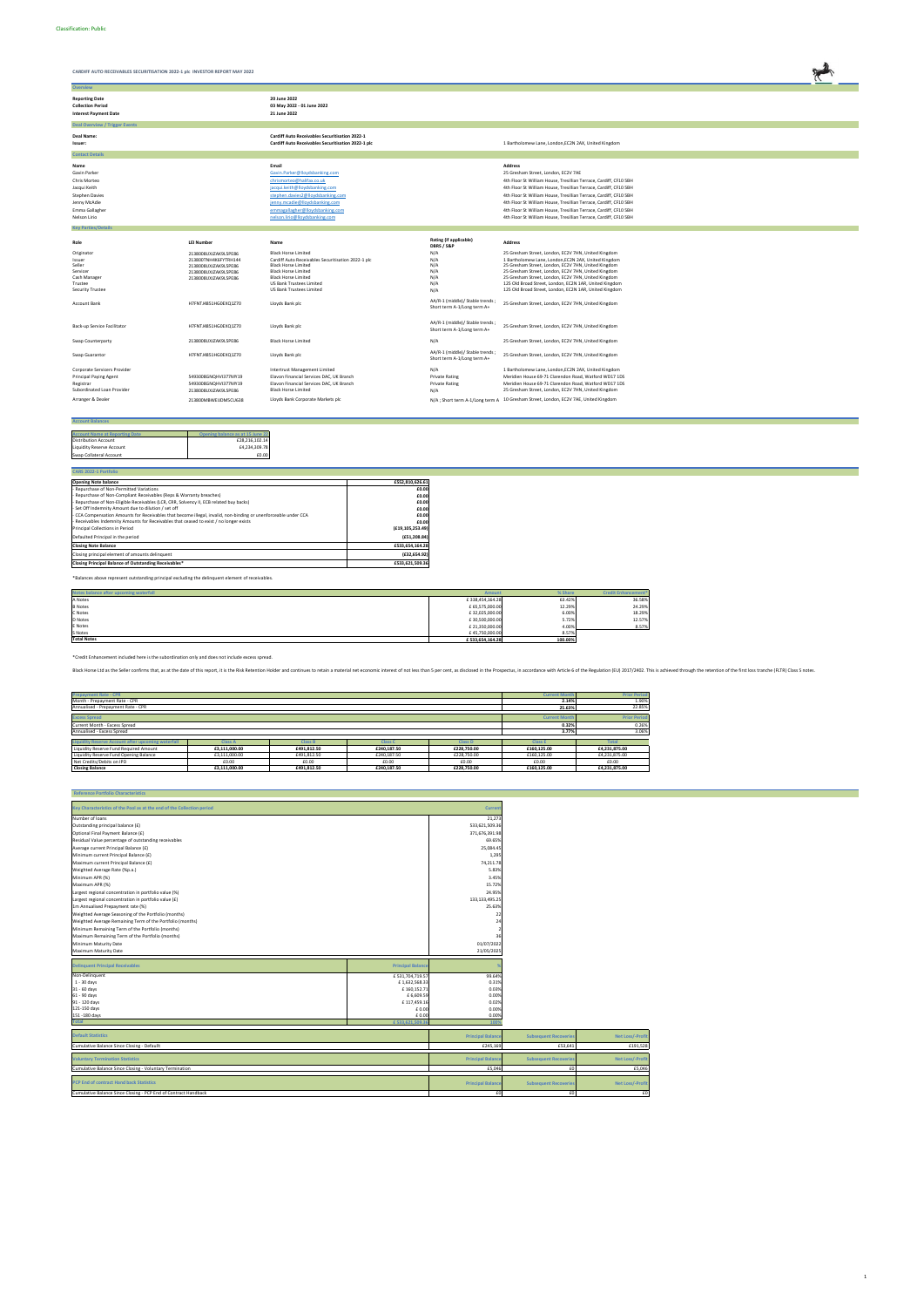**Blackhorse Portfolio Data - Stratif** 

**CARDIFF AUTO RECEIVABLES SECURITISATION 2022-1 plc INVESTOR REPORT MAY 2022**

| Unaudited Stratification Tables as at 01 June 2022   |                        |                       |                                 |                  |
|------------------------------------------------------|------------------------|-----------------------|---------------------------------|------------------|
| <b>Contract Type</b>                                 | <b>Numbe</b>           | <b>Current Period</b> | <b>Value (GBF</b>               |                  |
| Personal Contract Purchase (PCP)                     | 21,27                  | 100.00%               | 533,621,509                     | 100.00%          |
| <b>TOTAL</b>                                         | 21,273                 | 100.009               | 533,621,509                     | 100.00%          |
| <b>Finance Type</b>                                  | <b>Numbe</b>           | <b>Current Period</b> | Value (GB)                      |                  |
| New Cars<br><b>Used Cars</b>                         | 11,621<br>9,64         | 54.66%<br>45.34%      | 372,431,665<br>161,189,844      | 69.79%<br>30.21% |
| <b>TOTAL</b>                                         | 21,273                 | 100.009               | 533,621,509                     | 100.00%          |
| <b>Geographic Distribution</b>                       |                        | <b>Current Period</b> |                                 |                  |
| <b>GREATER LONDON</b>                                | <b>Numbe</b><br>2,74   | 12.88%                | <b>Value (GBF</b><br>76,945,638 | 14.42%           |
| SOUTH EAST                                           | 5,07                   | 23.88%                | 133,133,495                     | 24.95%           |
| SOUTH WEST<br><b>EAST ANGLIA</b>                     | 1,96<br>75             | 9.23%<br>3.56%        | 45,883,658<br>19,055,042        | 8.60%<br>3.57%   |
| <b>EAST MIDLANDS</b><br><b>WEST MIDLANDS</b>         | 1,426<br>2,208         | 6.70%<br>10.38%       | 35,840,929<br>56,146,241        | 6.72%<br>10.52%  |
| <b>NORTHERN</b>                                      | 1,41                   | 6.63%                 | 32,478,069                      | 6.09%            |
| <b>NORTH WEST</b><br>YORKSHIRE & HUMBERSIDE          | 2,80<br>1,99           | 13.18%<br>9.37%       | 64,613,671<br>49,018,522        | 12.11%<br>9.19%  |
| SCOTLAND<br>WALES                                    | $\mathbf{1}$<br>875    | 0.06%<br>4.11%        | 285,715<br>20,118,969           | 0.05%<br>3.77%   |
| OTHER                                                |                        | 0.01%                 | 101,562                         | 0.02%            |
| <b>TOTAL</b>                                         | 21,273                 | 100.00                | 533,621,509                     | 100.009          |
| <b>Vehicle Make</b>                                  | <b>Number</b>          | <b>Current Period</b> | <b>Value (GBF</b>               |                  |
| <b>LAND ROVER</b>                                    | 10,30                  | 48.43%                | 336,154,658                     | 62.99%           |
| <b>JAGUAR</b><br>MERCEDES-BENZ                       | 3,95<br>1,43           | 18.59%<br>6.75%       | 103,655,784<br>24,639,958       | 19.42%<br>4.62%  |
| TESLA                                                | 56                     | 2.67%                 | 16,932,209                      | 3.17%            |
| FORD<br><b>BMW</b>                                   | 1,12<br>486            | 5.28%<br>2.28%        | 11,012,644<br>7,670,511         | 2.06%<br>1.44%   |
| <b>AUDI</b><br>KIA                                   | 260<br>34              | 1.22%<br>1.62%        | 3,869,664<br>3,534,147          | 0.73%<br>0.66%   |
| VAUXHALL                                             | 37 <sub>4</sub>        | 1.76%                 | 2,801,593                       | 0.53%            |
| VOLKSWAGEN<br>HYUNDAI                                | 248<br>29              | 1.17%<br>1.37%        | 2,796,301<br>2,754,535          | 0.52%<br>0.52%   |
| RENAULT<br>NISSAN                                    | $26 -$<br>230          | 1.24%<br>1.08%        | 2,313,855<br>2,246,226          | 0.43%<br>0.42%   |
| FIAT                                                 | 250                    | 1.18%                 | 1,661,776                       | 0.31%            |
| PEUGEOT<br>VOLVO                                     | 168<br>75              | 0.79%<br>0.35%        | 1,543,192<br>1,241,060          | 0.29%<br>0.23%   |
| SEAT<br>MINI                                         | 121                    | 0.60%                 | 1,223,791                       | 0.23%<br>0.20%   |
| MAZDA                                                | 106<br>96              | 0.50%<br>0.45%        | 1,093,000<br>1,049,285          | 0.20%            |
| <b>CITROEN</b><br>OTHER                              | 142<br>42 <sub>0</sub> | 0.67%<br>2.00%        | 1,043,025<br>4,384,296          | 0.20%<br>0.82%   |
| <b>TOTAL</b>                                         | 21,273                 | 100.009               | 533,621,509                     | 100.00%          |
| <b>Outstanding Principal (£)</b>                     |                        | <b>Current Period</b> |                                 |                  |
| $0.0000 \le 4,999.99$                                | <b>Numbe</b><br>319    | 1.50%                 | <b>Value (GBP</b><br>1,348,706  | 0.25%            |
| $5,000.00 \leq 9,999.99$                             | 2,54                   | 11.98%                | 19,363,897                      | 3.63%            |
| $10,000.00 \leq 14,999.99$<br>15,000.00 <= 19,999.99 | 2,49!<br>2,08          | 11.73%<br>9.81%       | 30,961,308<br>36,529,366        | 5.80%<br>6.85%   |
| 20,000.00 <= 24,999.99<br>$25,000.00 \leq 29,999.99$ | 2,95<br>4,22           | 13.89%<br>19.86%      | 67,235,963<br>115,992,680       | 12.60%<br>21.74% |
| 30,000.00 <= 34,999.99                               | 2,88                   | 13.55%                | 92,708,047<br>49,980,722        | 17.37%<br>9.37%  |
| 35,000.00 <= 39,999.99<br>$40,000.00 \le 44,999.99$  | 1,34<br>88             | 6.32%<br>4.16%        | 37,544,907                      | 7.04%            |
| 45,000.00 <= 49,999.99<br>50,000.00 <= 54,999.99     | 595<br>397             | 2.80%<br>1.87%        | 28,177,351<br>20,767,231        | 5.28%<br>3.89%   |
| 55,000.00 <= 59,999.99                               | 281                    | 1.32%                 | 16,163,257                      | 3.03%            |
| $60,000.00 \le 64,999.99$<br>65,000.00 <= 69,999.99  | 159<br>85              | 0.75%<br>0.40%        | 9,919,282<br>5,707,460          | 1.86%<br>1.07%   |
| 70,000.00 <= 74,999.99<br>$75,000.00 \le 80,000.00$  | 17                     | 0.08%<br>0.00%        | 1,221,332                       | 0.23%<br>0.00%   |
| <b>TOTAL</b>                                         | 21,273                 | 100.009               | 533,621,509                     | 100.00%          |
| <b>Seasoning (months)</b>                            |                        | <b>Current Period</b> |                                 |                  |
| $01 - 12$                                            | <b>Numbe</b>           | 0.00%                 | <b>Value (GBP</b>               | 0.00%            |
| $13 - 24$<br>25-36                                   | 13,099<br>8,130        | 61.58%<br>38.22%      | 340,546,116<br>191,254,651      | 63.82%<br>35.84% |
| 37-48                                                | 4 <sub>1</sub>         | 0.21%                 | 1,820,743                       | 0.34%            |
| 49-60<br><b>TOTAL</b>                                | 21,273                 | 0.00%<br>100.00%      | 533,621,509                     | 0.00%<br>100.00% |
|                                                      |                        | <b>Current Period</b> |                                 |                  |
| <b>Remaining Term (months)</b>                       | <b>Numbe</b>           |                       | <b>Value (GBF</b>               |                  |
| $01 - 12$<br>$13 - 24$                               | 1,74<br>8,93           | 8.22%<br>41.98%       | 43,793,568<br>213,082,936       | 8.21%<br>39.93%  |
| 25-36<br>37-48                                       | 10,59                  | 49.80%<br>0.00%       | 276,745,005                     | 51.86%<br>0.00%  |
| 49-60                                                |                        | 0.00%                 |                                 | 0.00%            |
| 61 MONTHS<br><b>TOTAL</b>                            | 21,273                 | 0.00%<br>100.00%      | 533,621,509                     | 0.00%<br>100.00% |
|                                                      |                        | <b>Current Period</b> |                                 |                  |
| <b>Yield Distribution</b>                            | <b>Numbe</b>           |                       | Value (GBP                      |                  |
| INTEREST FREE<br>$0.01\% - 0.99\%$                   |                        | 0.00%<br>0.00%        |                                 | 0.00%<br>0.00%   |
| 1.00% - 1.99%<br>2.00% - 2.99%                       |                        | 0.00%<br>0.00%        |                                 | 0.00%<br>0.00%   |
| 3.00% - 3.99%                                        | 3,928                  | 18.46%                | 113,854,196                     | 21.34%           |
| 4.00% - 4.99%<br>5.00% - 5.99%                       | 4,763<br>3,63          | 22.39%<br>17.07%      | 141,665,836<br>130,937,930      | 26.55%<br>24.54% |
| $6.00\% - 6.99\%$                                    | 1,636                  | 7.69%                 | 34,549,492                      | 6.47%            |
| 7.00% - 7.99%<br>8.00% - 8.99%                       | 1,45<br>1,886          | 6.84%<br>8.87%        | 28,444,956<br>28,157,516        | 5.33%<br>5.28%   |
| 9.00% - 9.99%<br>10.00% - 10.99%                     | 2,258<br>1,341         | 10.61%<br>6.30%       | 28,044,811<br>24,366,700        | 5.26%<br>4.57%   |
| 11.00% - 11.99%                                      | 166                    | 0.78%                 | 1,674,216                       | 0.31%            |
| 12.00% - 12.99%<br>13.00% - 13.99%                   | 156<br>49              | 0.73%<br>0.23%        | 1,509,068<br>396,306            | 0.28%<br>0.07%   |
| 14.00% - 14.99%<br>15.00% - 15.99%                   |                        | 0.00%<br>0.01%        | 8,181<br>12,302                 | 0.00%<br>0.00%   |
| <b>TOTAL</b>                                         | 21,273                 | 100.00%               | 533,621,509                     | 100.00%          |
|                                                      |                        |                       |                                 |                  |
| <b>Balloon Amount (£)</b>                            | <b>Numbe</b>           | <b>Current Period</b> | <b>Value (GBP</b>               |                  |
| NO BALLOON                                           |                        | $\Omega$              |                                 |                  |
| $0.01 \le z,000.00$<br>$2,000.00 \leq 3,999.99$      | 48<br>1,18             | 0.23%<br>5.58%        | 180,451<br>7,192,954            | 0.03%<br>1.35%   |

| $8,000.00 \leq 9,999.99$   | 1,156  | 5.43%   | 16,381,173  | 3.07%   |
|----------------------------|--------|---------|-------------|---------|
| $10,000.00 \leq 11,999.99$ | 1,104  | 5.19%   | 18,920,470  | 3.55%   |
| $12,000.00 \leq 13,999.99$ | 1,072  | 5.04%   | 20,970,643  | 3.93%   |
| $14,000.00 \leq 15,999.99$ | 1,203  | 5.66%   | 27,001,117  | 5.06%   |
| $16,000.00 \leq 17,999.99$ | 1,794  | 8.43%   | 45,607,875  | 8.55%   |
| $18,000.00 \leq 19,999.99$ | 2,498  | 11.74%  | 69,111,694  | 12.95%  |
| $20,000.00 \le 21,999.99$  | 2,364  | 11.11%  | 69,813,839  | 13.08%  |
| $22,000.00 \leq 23,999.99$ | 1,693  | 7.96%   | 53,705,037  | 10.06%  |
| $24,000.00 \leq 25,999.99$ | 1,024  | 4.81%   | 34,901,572  | 6.54%   |
| $26,000.00 \leq 27,999.99$ | 655    | 3.08%   | 24,358,424  | 4.56%   |
| $28,000.00 \le 29,999.99$  | 469    | 2.20%   | 19,189,323  | 3.60%   |
| $30,000.00 \leq 31,999.99$ | 396    | 1.86%   | 17,580,817  | 3.29%   |
| $32,000.00 \leq 33,999.99$ | 332    | 1.56%   | 15,359,525  | 2.88%   |
| $34,000.00 \leq 35,999.99$ | 262    | 1.23%   | 12,654,979  | 2.37%   |
| $36,000.00 \leq 37,999.99$ | 244    | 1.15%   | 12,070,047  | 2.26%   |
| $38,000.00 \leq 39,999.99$ | 194    | 0.91%   | 9,803,498   | 1.84%   |
| $>= 40,000.00$             | 500    | 2.35%   | 28,030,375  | 5.25%   |
| <b>TOTAL</b>               | 21,273 | 100.00% | 533,621,509 | 100.00% |

4,000.00 <= 5,999.99 13,575,889 13,575,889 2.54% 13,575,889 2.54% 13,575,889 2.54% 13,575,889 2.54% 13,575,889 2.54%  $6,000.00 \le 7,999.99$   $1,211,808$   $3.23\%$   $3.23\%$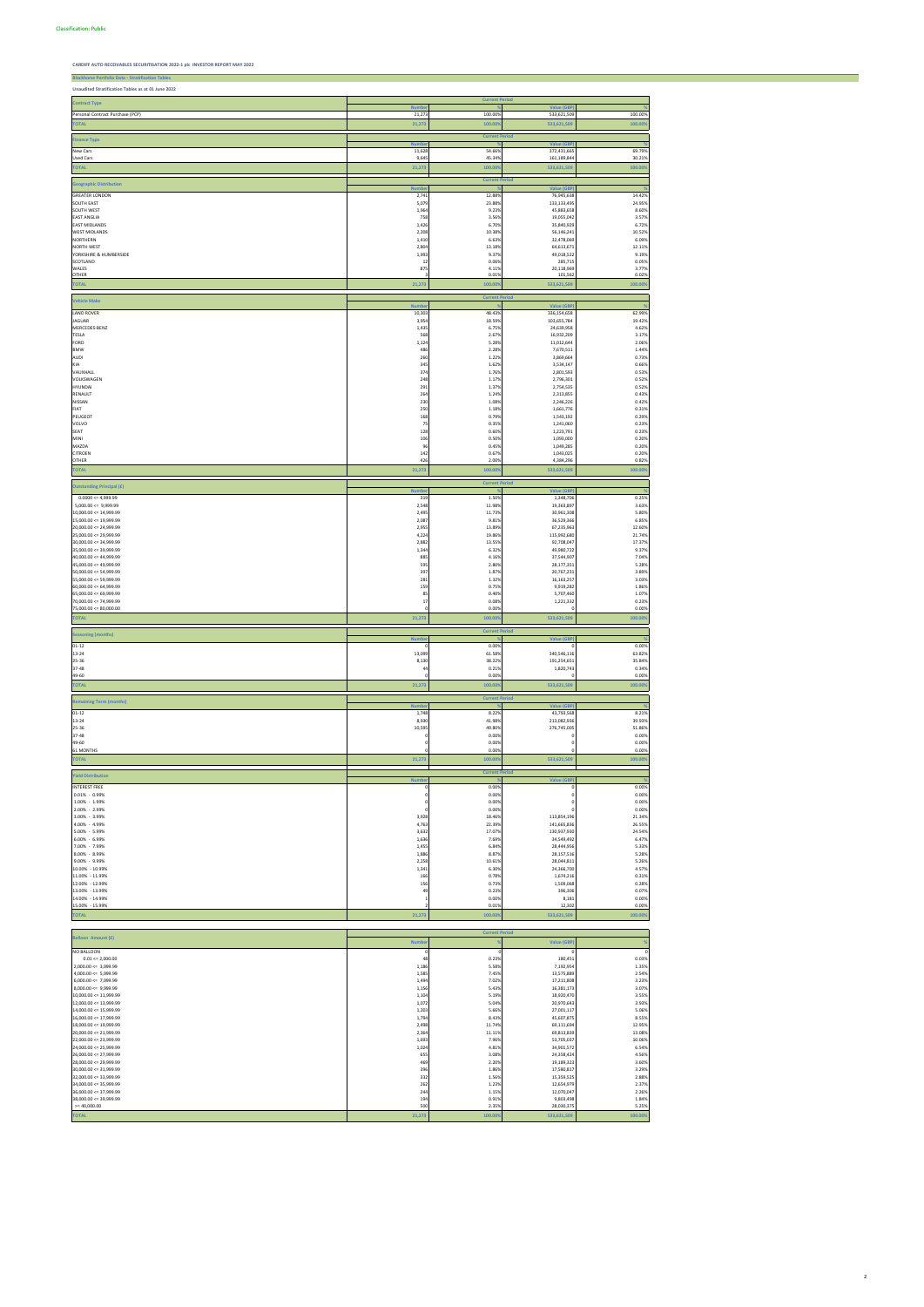**Notes in Issue as at 21 June 2022**

| <b>Blackhorse Portfolio Data - Stratification Tables</b>      |              |                       |                   |         |  |  |
|---------------------------------------------------------------|--------------|-----------------------|-------------------|---------|--|--|
| Unaudited Stratification Tables as at 01 June 2022 - (cont'd) |              |                       |                   |         |  |  |
|                                                               |              | <b>Current Period</b> |                   |         |  |  |
| PCP Balloon as a % of Original Balance                        | <b>Numbe</b> |                       | <b>Value (GBP</b> |         |  |  |
| $0.000 - 9.999$                                               |              | 0.02%                 | 70,758            | 0.01%   |  |  |
| 9.999 - 19.999                                                |              | 0.03%                 | 32,201            | 0.01%   |  |  |
| 19.999 - 29.999                                               | 189          | 0.89%                 | 1,890,138         | 0.35%   |  |  |
| 29.999 - 39.999                                               | 1,804        | 8.48%                 | 25,882,296        | 4.85%   |  |  |
| 39.999 - 49.999                                               | 6,486        | 30.49%                | 150,807,468       | 28.26%  |  |  |
| 49.999 - 59.999                                               | 7,663        | 36.02%                | 213,488,488       | 40.01%  |  |  |
| 59.999 - 69.999                                               | 3,270        | 15.37%                | 90,930,794        | 17.04%  |  |  |
| 69.999 - 79.999                                               | 1,104        | 5.19%                 | 30,017,170        | 5.63%   |  |  |
| 79.999 - 89.999                                               | 451          | 2.12%                 | 12,359,152        | 2.32%   |  |  |
| 89.999 - 99.999                                               | 282          | 1.33%                 | 7,798,375         | 1.46%   |  |  |
| 100.000                                                       | 13           | 0.06%                 | 344,671           | 0.06%   |  |  |
| <b>TOTAL</b>                                                  | 21,273       | 100.009               | 533,621,509       | 100.00% |  |  |
|                                                               |              |                       |                   |         |  |  |
| <b>PCP Quarter of Maturity Distribution</b>                   | <b>Numbe</b> | <b>Current Period</b> | <b>Value (GBP</b> |         |  |  |
| Q3 2022                                                       | 226          | 1.06%                 | 5,588,128         | 1.05%   |  |  |
| Q4 2022                                                       | 571          | 2.68%                 | 13,827,754        | 2.59%   |  |  |
| Q1 2023                                                       | 627          | 2.95%                 | 15,235,808        | 2.86%   |  |  |
| Q2 2023                                                       | 480          | 2.26%                 | 12,857,405        | 2.41%   |  |  |
| Q3 2023                                                       | 1,382        | 6.50%                 | 32,136,645        | 6.02%   |  |  |
| Q4 2023                                                       | 2,946        | 13.85%                | 69,172,839        | 12.96%  |  |  |
| Q1 2024                                                       | 2,838        | 13.34%                | 65,190,631        | 12.22%  |  |  |
| Q2 2024                                                       | 2,004        | 9.42%                 | 51,577,006        | 9.67%   |  |  |
| Q3 2024                                                       | 2,914        | 13.70%                | 70,649,338        | 13.24%  |  |  |
| Q4 2024                                                       | 3,189        | 14.99%                | 81,099,278        | 15.20%  |  |  |
| Q1 2025                                                       | 2,277        | 10.70%                | 58,891,453        | 11.04%  |  |  |
| Q2 2025                                                       | 1,819        | 8.55%                 | 57,395,224        | 10.76%  |  |  |
| <b>Total</b>                                                  | 21,273       | 100.009               | 533,621,509       | 100.00% |  |  |
|                                                               |              |                       |                   |         |  |  |
| <b>Distribution by Fuel Type</b>                              |              | <b>Current Period</b> |                   |         |  |  |
|                                                               | <b>Numbe</b> |                       | <b>Value (GBF</b> |         |  |  |
| PETROL                                                        | 7,113        | 33.44%                | 137,451,801       | 25.76%  |  |  |
| DIESEL                                                        | 12,821       | 60.27%                | 349,072,437       | 65.42%  |  |  |
| PETROL / LPG                                                  |              | 0.00%                 | 10,289            | 0.00%   |  |  |
| <b>ELECTRIC</b>                                               | 727          | 3.42%                 | 22,832,923        | 4.28%   |  |  |
| PETROL / BIO-ETHANOL                                          |              | 0.00%                 |                   | 0.00%   |  |  |
| PETROL / CNG                                                  |              | 0.00%                 |                   | 0.00%   |  |  |
| PETROL / ELECTRIC HYBRID                                      | 71           | 0.33%                 | 877,115           | 0.16%   |  |  |
| RANGE EXTENDER                                                |              | 0.00%                 |                   | 0.00%   |  |  |
| PETROL / PLUG-IN ELECTRIC HYBRID                              | 533          | 2.51%                 | 23,250,877        | 4.36%   |  |  |
| DIESEL / ELECTRIC HYBRID                                      |              | 0.02%                 | 63,375            | 0.01%   |  |  |
| DIESEL / PLUG-IN ELECTRIC HYBRID                              |              | 0.01%                 | 62,691            | 0.01%   |  |  |
| <b>OTHER</b>                                                  |              | 0.00%                 |                   | 0.00%   |  |  |
| <b>TOTAL</b>                                                  | 21,273       | 100.00%               | 533,621,509       | 100.00% |  |  |

| <b>Ratings</b>                    |                     |                        |                         |                          |                  |                  |                   |
|-----------------------------------|---------------------|------------------------|-------------------------|--------------------------|------------------|------------------|-------------------|
|                                   |                     |                        |                         |                          |                  |                  |                   |
| <b>Series Name</b>                | <b>Class A</b>      | <b>Class B</b>         | <b>Class C</b>          | <b>Class D</b>           | <b>Class E</b>   | <b>Class S</b>   | Total             |
| <b>Issue Date</b>                 | 11 February 2022    | 11 February 2022       | 11 February 2022        | 11 February 2022         | 11 February 2022 | 11 February 2022 |                   |
| <b>ISIN</b>                       | XS2435091900        | XS2435092387           | XS2435092627            | XS2435093278             | XS2435093518     | N/               |                   |
| <b>Stock Exchange Listing</b>     | LSE                 | ١S                     | LS                      | <b>LSE</b>               | 1 <sub>SF</sub>  | N/l              |                   |
| Rating at Issue - S&P/DBRS        | AAA (sf) / AAA (sf) | A (sf) / A (high) (sf) | BBB (sf) / A (low) (sf) | BB (sf) / BBB (low) (sf) | B (sf) / BB (sf) | Unrated          |                   |
| Current Rating - S&P/DBRS         | AAA (sf) / AAA (sf) | A (sf) / A (high) (sf) | BBB (sf) / A (low) (sf) | BB (sf) / BBB (low) (sf) | B (sf) / BB (sf) | Unrated          |                   |
| Currency                          | GBP                 | GBF                    | GBP                     | GBF                      | GB               | <b>GB</b>        | GBP               |
| Original Issue Size               | 414,800,000.00      | 65,575,000.00          | 32,025,000.00           | 30,500,000.00            | 21,350,000.00    | 45,750,000.00    | 610,000,000.00    |
| Note Factor                       | 0.81594543          | 1.00000000             | 1.00000000              | 1.00000000               | 1.00000000       | 1.0000000        | 0.87484289        |
| Outstanding Amount (£)            | 338,454,164.28      | 65,575,000.00          | 32,025,000.00           | 30,500,000.00            | 21,350,000.00    | 45,750,000.00    | 533,654,164.28    |
| <b>Final Maturity Date</b>        | 23 October 2028     | 23 October 2028        | 23 October 2028         | 23 October 2028          | 23 October 2028  | 23 October 2028  |                   |
| Interest Rate (Fixed) applicable  | 1.2%                | N/t                    | N/A                     | $N/\rho$                 | N/f              | 5.5%             |                   |
| Compounded Daily SONIA applicable | N/A                 | 0.94%                  | 0.94%                   | 0.94%                    | 0.94%            | N/A              |                   |
| Margin                            | N/A                 | 1.60%                  | 1.95%                   | 2.90%                    | 4.25%            | N/A              |                   |
| Interest Rate applicable          | N/A                 | 2.54%                  | 2.89%                   | 3.84%                    | 5.19%            | N/A              |                   |
| Balance Before Payment (£)        | 357,610,626.61      | 65,575,000.00          | 32,025,000.00           | 30,500,000.00            | 21,350,000.00    | 45,750,000.00    | 552,810,626.61    |
| Principal Redemption (£)          | (19, 156, 462.33)   |                        |                         |                          |                  |                  | (19, 156, 462.33) |
| Balance After Payment (£)         | 338,454,164.28      | 65,575,000.00          | 32,025,000.00           | 30,500,000.00            | 21,350,000.00    | 45,750,000.00    | 533,654,164.28    |
| Interest Amount Payable (£)       | 333,769.92          | 132,315.42             | 73,524.74               | 93,044.80                | 88,031.43        | 195,708.33       | 916,394.64        |

**Rating Triggers**

\* Will instead apply to Black Horse Limited (as Swap Counterparty) if at a later date it obtains the required ratings.

\*\* Applies as long as the Collateral Option applicable is "Strong"

| Counterparty                                                                                                  | Role                           | <b>Current Rating</b>        |                                                                          | <b>Required Rating</b>                                                                   |                                                                                               | <b>Consequences</b>                                                                                                                                                                                                                                                                                                                       | Met (Yes $(Y)/No(N)$ ) |             |
|---------------------------------------------------------------------------------------------------------------|--------------------------------|------------------------------|--------------------------------------------------------------------------|------------------------------------------------------------------------------------------|-----------------------------------------------------------------------------------------------|-------------------------------------------------------------------------------------------------------------------------------------------------------------------------------------------------------------------------------------------------------------------------------------------------------------------------------------------|------------------------|-------------|
|                                                                                                               |                                | <b>S&amp;P</b>               | <b>DBRS</b>                                                              | <b>S&amp;P</b>                                                                           | <b>DBRS</b>                                                                                   |                                                                                                                                                                                                                                                                                                                                           | <b>S&amp;P</b>         | <b>DBRS</b> |
| Lloyds Bank plc (LEI: H7FNTJ4851HG0EXQ1Z70)                                                                   | <b>Account Bank</b>            | Short term A-1; Long term A+ | AA; R-1 (middle); Stable trends                                          | Long term issuer rating below /                                                          | Long term issuer rating below A or<br>long term critical obligations<br>rating below A (high) | Within 60 days from the downgrade below the minimum rating open<br>substitute accounts at a suitable Qualified Institution and transfer all<br>funds standing to the credit of the accounts to the substitute<br>accounts.                                                                                                                |                        |             |
| Lloyds Bank plc (LEI: H7FNTJ4851HG0EXQ1Z70)                                                                   | <b>Back Up Facilitator</b>     | Short term A-1; Long term A+ | AA; R-1 (middle); Stable trends                                          | Long term issuer rating below BBB-                                                       | (low)                                                                                         | Long term issuer rating below BBB The Servicer (with the assistance of the Back-Up Facilitator) will<br>appoint a back-up servicer                                                                                                                                                                                                        |                        |             |
|                                                                                                               |                                |                              |                                                                          | Initial rating trigger: Long term<br>issuer rating of Swap Guarantor<br>below A-**       | Initial rating trigger: Long term<br>issuer rating of Swap Guarantor*<br>below A              | First trigger: Requirement for Swap Counterparty to post collateral, or<br>transfer rights and obligations to a replacement swap provider, or<br>obtain a guarantee from a guarantor that satisfies the minimum rating<br>or take such other actions to maintain the rating of the notes.                                                 |                        |             |
| Black Horse Limited (LEI: 2138008UXJZAK9L5PE86) /<br>Lloyds Bank plc Guarantor (LEI:<br>H7FNTJ4851HG0EXQ1Z70) | Swap Provider / Swap Guarantor |                              | N/A / Short term A-1; Long term A+ N/A / AA; R-1 (middle); Stable trends | Subsequent rating trigger: Long<br>term issuer rating of Swap<br>Guarantor* below BBB+** | Subsequent rating trigger: Long<br>term issuer rating of Swap<br>Guarantor* below BBB         | Second trigger: Requirement for Swap Counterparty to transfer rights<br>and obligations to a replacement swap provider, or obtain a guarantee<br>from a guarantor that satisfies the minimum rating or take such other<br>actions to maintain the rating of the notes and to increase the amount<br>of collateral posted in the meantime. |                        |             |

3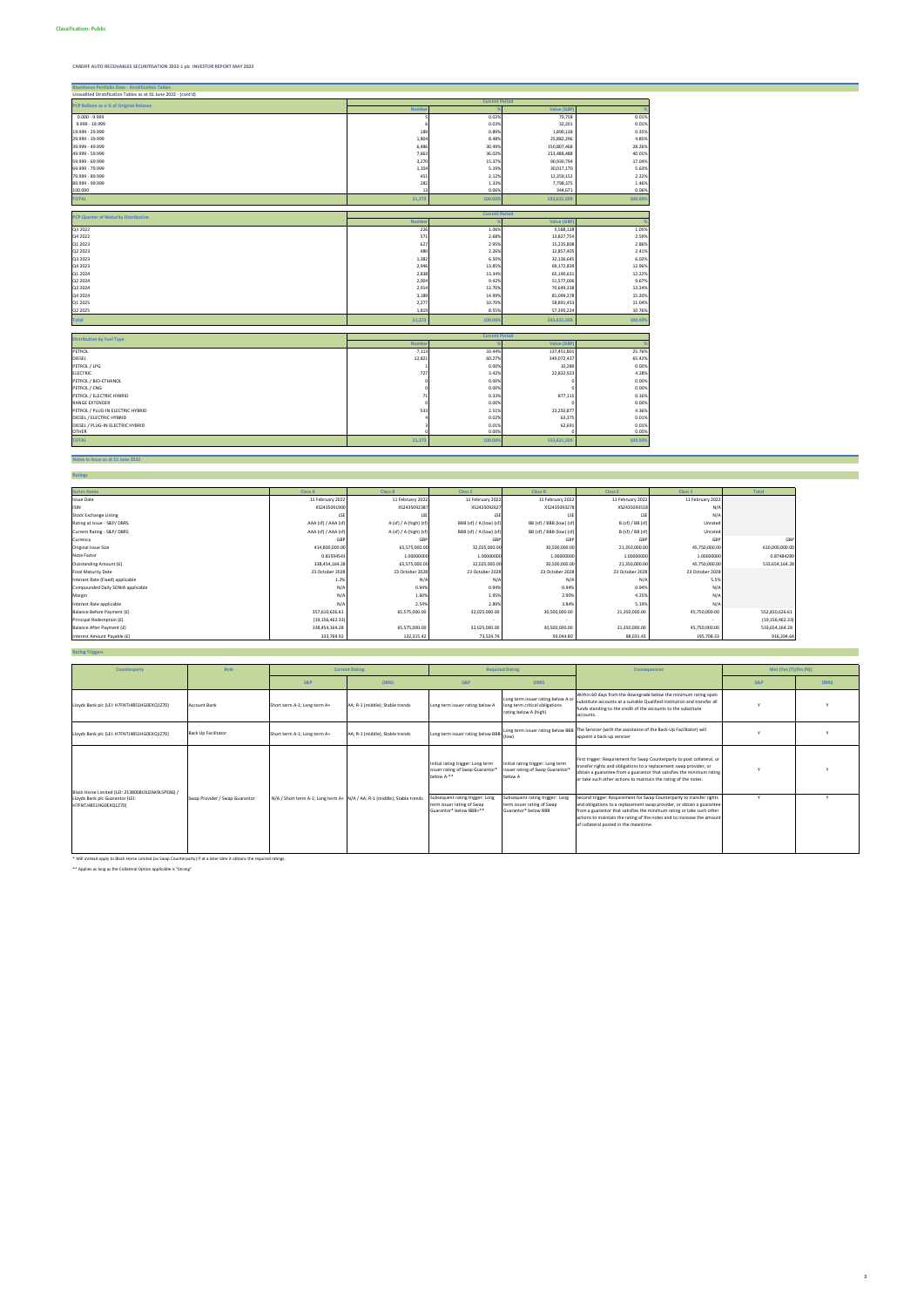**Non Rating triggers**

**Available Interest Collections**

|                     | <b>Interest Collections</b>                                                                                        | 2,972,157.50               |  |
|---------------------|--------------------------------------------------------------------------------------------------------------------|----------------------------|--|
|                     | Recoveries                                                                                                         | 18,584.27                  |  |
|                     | Bank interest income/(expense) (on the Distribution Account and Liquidity Reserve Account)                         |                            |  |
|                     | Income from Authorised Investments                                                                                 |                            |  |
|                     | Amounts received from the Swap Counterparty (if any)                                                               |                            |  |
|                     | Amounts available from the Liquidity Reserve Fund                                                                  | 4.231.875.00               |  |
|                     | Remaining Interest Collections Shortfall (from available principal collections)                                    |                            |  |
|                     | Any surplus available principal collections on such payment date                                                   |                            |  |
|                     | Any surplus following repurchase of final receivables related to the exercise of call options                      |                            |  |
|                     | Any revenue collections that have not been applied on the immediately preceding IPD                                |                            |  |
|                     | Any interest element of repurchased receivables (e.g. MODAGs and any R&W buy-outs)                                 |                            |  |
|                     | Any Revenue Collections that have not been applied above<br><b>Total Available Interest Collections</b>            | 7.222.616.77               |  |
|                     |                                                                                                                    |                            |  |
|                     | <b>Application of Available Interest Collections</b>                                                               |                            |  |
|                     | <b>Total Available Revenue Collections</b>                                                                         | 7.222.616.77               |  |
|                     | Retained Amount to issuer (profit)                                                                                 | (916.66)                   |  |
|                     | Amounts due (pro rata and pari passu) to:                                                                          |                            |  |
|                     | the Security Trustee                                                                                               |                            |  |
|                     | the Trustee                                                                                                        |                            |  |
| iii                 | Amounts due to Paying Agent & the Registrar                                                                        |                            |  |
| iv                  | Amounts due to third party creditors for Issuers expenses (<=£20k)                                                 |                            |  |
|                     | Amounts due to Transaction Parties (pro rata and pari passu)                                                       |                            |  |
|                     | Amounts due to Cash Manager                                                                                        | (833.33)                   |  |
|                     | Amounts due to Servicer                                                                                            | (444, 684.59)              |  |
|                     | Amounts due to Corporate Servicer Provider                                                                         |                            |  |
|                     | Amounts due to the Account Bank                                                                                    |                            |  |
|                     | Amounts due to Back-Up Facilitator<br>Amounts due to Auditors and other professional advisors                      |                            |  |
|                     | Amounts due for Administrator Incentive Fee                                                                        |                            |  |
| vi                  | Amounts due to the Swap Counter Party                                                                              | (52, 782.14)               |  |
| vii                 | Class A Note Interest                                                                                              | (333,769.92)               |  |
| viii                | Replenish Class A Liquidity Reserve Fund to the Liquidity Reserve Fund Required Amount                             | (3, 111, 000.00)           |  |
| ix                  | Replenish Class A Principal Deficiency Ledger                                                                      |                            |  |
|                     | Class B Note Interest                                                                                              | (132.315.42)               |  |
| xi                  | Replenish Class B Liquidity Reserve Fund to the Liquidity Reserve Fund Required Amount                             | (491, 812.50)              |  |
| xii                 | Replenish Class B Principal Deficiency Ledger                                                                      |                            |  |
| xiii                | Class C Note Interest                                                                                              | (73,524.74)                |  |
| xiv                 | Replenish Class C Liquidity Reserve Fund to the Liquidity Reserve Fund Required Amount                             | (240, 187.50)              |  |
| <b>XV</b>           | Replenish Class C Principal Deficiency Ledger                                                                      |                            |  |
| xvi                 | Class D Note Interest                                                                                              | (93.044.80)                |  |
| xvii                | Replenish Class D Liquidity Reserve Fund to the Liquidity Reserve Fund Required Amount                             | (228,750.00)               |  |
| xviii               | Replenish Class D Principal Deficiency Ledger<br>Class E Note Interest                                             | (88,031.43)                |  |
| xix<br>XX           | Replenish Class E Liquidity Reserve Fund to the Liquidity Reserve Fund Required Amount                             | (160, 125.00)              |  |
| xxi                 | Replenish Class E Principal Deficiency Ledger                                                                      |                            |  |
| xxii                | Replenish Class S Principal Deficiency Ledger                                                                      | (51.208.84)                |  |
| xxiii               | Class S Note Interest                                                                                              | (195, 708.33)              |  |
| xxiv                | Swap Counterparty Subordinated amounts                                                                             |                            |  |
| <b>XXV</b>          | Other amounts owed by the Issuer under the transaction documents                                                   |                            |  |
| xxvi                | Interest due and payable to the Subordinated Loan Provider (in respect of Liquidity Reserve and Expense Loan only) | (3,409.01)                 |  |
| xxvii               | Repayment of Issuer Expenses Loan Principal to the Subordinated Loan Provider                                      |                            |  |
| xxviii              | Repayment of Liquidity Reserve Loan Principal to the Subordinated Loan Provider                                    |                            |  |
| xxix                | Deferred purchase price to the seller                                                                              | (1,520,512.56)             |  |
|                     | Total                                                                                                              |                            |  |
|                     |                                                                                                                    |                            |  |
|                     | <b>Available Principal Collections</b>                                                                             |                            |  |
|                     | <b>Principal Collections</b>                                                                                       | 7,297,740.48               |  |
|                     | Unscheduled Principal Collections (Prepayments)<br>Amounts credited from Principal Deficiency Ledger               | 11,807,513.01<br>51,208.84 |  |
|                     | Repurchase of final receivables related to the exercise of call options                                            |                            |  |
|                     | Principal Collections not applied on immediately preceding IPD                                                     |                            |  |
|                     | Principal element of any repurchased receivables (e.g. MODAGs and any R&W buy-outs)                                |                            |  |
|                     | Any Principal Collections that have not been applied above                                                         |                            |  |
|                     | Total                                                                                                              | 19,156,462.33              |  |
|                     |                                                                                                                    |                            |  |
|                     | <b>Application of Available Principal Collections</b>                                                              |                            |  |
|                     | <b>Available Principal Collections</b>                                                                             | 19,156,462.33              |  |
|                     | <b>Interest Collections Shortfall</b>                                                                              |                            |  |
| -ii                 | Class A Notes Principal Amount until paid in full                                                                  | (19, 156, 462.33)          |  |
| iii                 | Class B Notes Principal Amount until paid in full                                                                  |                            |  |
| iv<br>$\mathcal{M}$ | Class C Notes Principal Amount until paid in full<br>Class D Notes Principal Amount until paid in full             |                            |  |
| vi                  | Class E Notes Principal Amount until paid in full                                                                  |                            |  |
| vii                 | Class S Notes Principal Amount until paid in full                                                                  |                            |  |
|                     |                                                                                                                    |                            |  |

| .    |                                                                           |           |  |
|------|---------------------------------------------------------------------------|-----------|--|
| viii | Any remaining principal collections to the Available Interest Collections |           |  |
|      | Total                                                                     |           |  |
|      | Principal Deficiency Ledger *                                             |           |  |
|      | Opening Balance                                                           |           |  |
|      | Debit                                                                     | 51,208.84 |  |

| .                      | -----------  |  |
|------------------------|--------------|--|
| Credit                 | (51, 208.84) |  |
| <b>Closing Balance</b> |              |  |
|                        |              |  |

such sub-ledger equals the Principal Amount outstanding of the Class S Notes, then the Class E Note Sub-PDL until the debit balance on such sub-ledger equals the principal Amount Outstanding of the Class E Notes, and then \*PDL Debits are applied first to the Class S Note Sub-PDL until the debit balance on su<br>first applied to clear any debit balances on the Class A PDL, then the Class B PDL etc.

| Event                              | <b>Test</b>                                                                                                                                                                                                                                                                                                                                                                                                                                                                                                                                                                                                                                                                                                                                                                                                                                                                                                                                                                                                                                                                                                                                                                                                                                                                                                                                                                                                                                                                                                                                                                                                                                                                                                                                                                                                                                                                                                                                                                                                                                                                                                                                                                                                                                                                                                                                                                                                                                                                                                                                                                  | Consequence                                                                                                                                                                                                                                                                                                                                         | <b>Occurrence</b> |
|------------------------------------|------------------------------------------------------------------------------------------------------------------------------------------------------------------------------------------------------------------------------------------------------------------------------------------------------------------------------------------------------------------------------------------------------------------------------------------------------------------------------------------------------------------------------------------------------------------------------------------------------------------------------------------------------------------------------------------------------------------------------------------------------------------------------------------------------------------------------------------------------------------------------------------------------------------------------------------------------------------------------------------------------------------------------------------------------------------------------------------------------------------------------------------------------------------------------------------------------------------------------------------------------------------------------------------------------------------------------------------------------------------------------------------------------------------------------------------------------------------------------------------------------------------------------------------------------------------------------------------------------------------------------------------------------------------------------------------------------------------------------------------------------------------------------------------------------------------------------------------------------------------------------------------------------------------------------------------------------------------------------------------------------------------------------------------------------------------------------------------------------------------------------------------------------------------------------------------------------------------------------------------------------------------------------------------------------------------------------------------------------------------------------------------------------------------------------------------------------------------------------------------------------------------------------------------------------------------------------|-----------------------------------------------------------------------------------------------------------------------------------------------------------------------------------------------------------------------------------------------------------------------------------------------------------------------------------------------------|-------------------|
| <b>Perfection Events</b>           | (a) the Seller (or the Servicer on behalf of the Seller) fails to pay any sum due from it to the Issuer in respect of the Purchased Receivables within five Business Days of the due date thereof<br>or the date of demand, if payable on demand, in the currency and in the manner specified herein, and such failure is not remedied within ten Business Days following the earlier of the<br>Issuer giving notice thereof to the Seller and the Seller becoming aware of such failure to pay; or<br>(b) the Seller being required to perfect the Issuer's legal title to the Purchased Receivables (or procure the perfection of the Issuer's legal title to the Purchased Receivables) by an order of<br>court of competent jurisdiction or by any regulatory authority of which the Seller is a member or any organisation with whose instructions it is customary for the Seller to comply; or<br>(c) it becoming necessary by law to perfect the Issuer's legal title to the Purchased Receivables, (or procure the perfection of the Issuer's legal title to the Purchased Receivables); or<br>(d) the Seller calling for perfection by serving notice in writing to that effect on the Issuer and the Security Trustee; or<br>(e) the occurrence of an Insolvency Event in respect of the Seller; or<br>(f) the occurrence of a Severe Deterioration Event in respect of the Seller; or<br>(g) it becoming necessary for enforcement of the Issuer's rights related to the Purchased Receivables, provided that if no Event of Default has occurred and is continuing, the Issuer will seek<br>the approval of the Seller, such approval not to be unreasonably delayed or withheld.                                                                                                                                                                                                                                                                                                                                                                                                                                                                                                                                                                                                                                                                                                                                                                                                                                                                                | A number of perfection acts may occur, including:<br>(a) Customers being notified of the sale of the Purchased Receivables<br>to the Issuer;<br>(b) legal title to the Portfolio being transferred to the Issuer; and<br>(c) Customers being directed to pay amounts outstanding in respect of<br>the Purchased Receivables directly to the Issuer. | N                 |
| <b>Servicer Termination Events</b> | (a) the Servicer fails to direct (or to procure the direction of) any movement of Collections as required under the Servicing Agreement and the other Transaction Documents, and such<br>failure has continued unremedied for a period of five Business Days after the earlier of written notice of the same being received by the Servicer or the Servicer becoming aware of such<br>failure, unless:<br>(i) the failure was caused by an event outside the Servicer's control and does not continue for more than ten Business Days, and the Servicer uses all commercially reasonable efforts to<br>perform its obligations under the Servicing Agreement and promptly notifies the Trustee, the Security Trustee, the Issuer and the Noteholders of the failure and the steps being taken to<br>correct it: or<br>(ii) the failure relates to an amount no greater than 0.05% of the aggregate Principal Amount Outstanding of all Notes and does not continue for more than 90 days after such failure; or<br>(b) the Servicer (i) fails to observe or perform in any respect any of its covenants and obligations under or pursuant to the Servicing Agreement or any other Transaction Document to which<br>it is a party and such failure results in a material adverse effect on the Purchased Receivables and continues unremedied for a period of 60 days after the earlier of a Responsible Person of<br>the Servicer becoming aware of such default and written notice of such failure being received by the Servicer from the Issuer or, after delivery of an Enforcement Notice or notice that the<br>Security Trustee has taken any action to enforce the Security, the Security Trustee requiring the same to be remedied or (ii) fails to maintain its FSMA authorisation or any other regulatory<br>licence or approval required under the terms of the Servicing Agreement and such failure continues unremedied for a period of 60 days after the earlier of an officer of the Servicer<br>becoming aware of such default and written notice of such failure being received by the Servicer;<br>(c) the occurrence of an Insolvency Event in relation to the Servicer; or<br>(d) any of the warranties given by the Servicer pursuant to the Servicing Agreement prove to be untrue, incomplete or inaccurate and such default (if capable of remedy) continues<br>unremedied for a period of 60 days after the earlier of an officer of the Servicer becoming aware of such default and written notice of such failure being received by the Servicer. | Termination of appointment of Servicer.                                                                                                                                                                                                                                                                                                             | N                 |
| Cash Manager Termination Event     | (a) provided the Cash Manager has been properly put in funds therefor, default is made by the Cash Manager in the payment, on the due date, of any payment due and payable by it under<br>the Cash Management Agreement and such default continues unremedied for a period of five Business Days after the earlier of the Cash Manager becoming aware of such default and<br>receipt by the Cash Manager of written notice from the Issuer or the Security Trustee, as the case may be, requiring the same to be remedied; or<br>(b) default is made by the Cash Manager in the performance or observance of any of its other covenants and obligations under the Cash Management Agreement and such default (if<br>capable of remedy) continues unremedied for a period of 60 days after the earlier of the Cash Manager becoming aware of such default and receipt by the Cash Manager of written notice<br>from the Issuer or the Security Trustee, as the case may be, requiring the same to be remedied; or<br>(c) an Insolvency Event with respect to the Cash Manager occurs; or<br>(d) a FATCA Deduction is imposed on any payment made by the Cash Manager under the Cash Management Agreement, which cannot be avoided by reasonable measures.                                                                                                                                                                                                                                                                                                                                                                                                                                                                                                                                                                                                                                                                                                                                                                                                                                                                                                                                                                                                                                                                                                                                                                                                                                                                                                                     | Termination of the appointment of the Cash Manager.                                                                                                                                                                                                                                                                                                 | N                 |
| <b>Events of Default</b>           | (a) the Issuer fails to pay interest due on Notes of the Controlling Class within 5 business days of its due date;<br>(b) the Issuer fails to pay the principal amount of a Class of Notes in full on its Final Legal Maturity Date;<br>(c) the Issuer breaches its obligations under the Transaction Documents and such breach has a Material Adverse Effect and is (a) incapable of remedy or (b) if capable of remedy, remains<br>unremedied for 60 calendar days;<br>(d) the Security granted under the Transaction Documents becoming void, unenforceable or ineffective; and<br>(e) an Insolvency Event regarding the Issuer.                                                                                                                                                                                                                                                                                                                                                                                                                                                                                                                                                                                                                                                                                                                                                                                                                                                                                                                                                                                                                                                                                                                                                                                                                                                                                                                                                                                                                                                                                                                                                                                                                                                                                                                                                                                                                                                                                                                                          | The Notes may be declared immediately due and payable.                                                                                                                                                                                                                                                                                              | N                 |
| Waterfall                          |                                                                                                                                                                                                                                                                                                                                                                                                                                                                                                                                                                                                                                                                                                                                                                                                                                                                                                                                                                                                                                                                                                                                                                                                                                                                                                                                                                                                                                                                                                                                                                                                                                                                                                                                                                                                                                                                                                                                                                                                                                                                                                                                                                                                                                                                                                                                                                                                                                                                                                                                                                              |                                                                                                                                                                                                                                                                                                                                                     |                   |